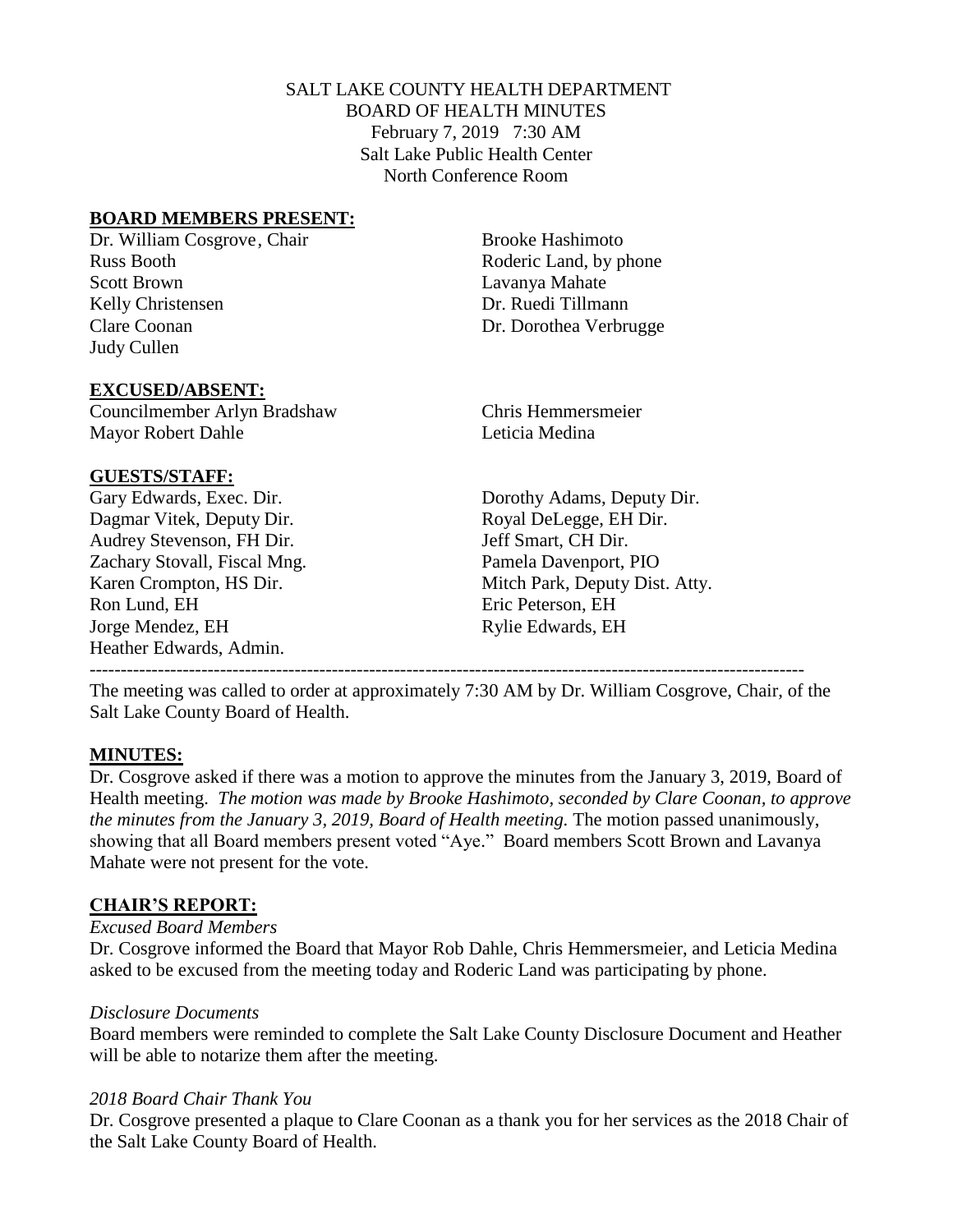Board of Health Minutes February 7, 2019 Page 2

## **DIRECTOR***'***S REPORT:**

Gary thanked Clare for her service as the 2018 Board Chair.

## *Salt Lake Public Health Building*

Gary welcomed Board members to the new building and showed a time lapse video of the construction process. He reminded members that the ribbon-cutting ceremony will take place right after the meeting today.

## *Kresge Foundation Grant*

Gary reminded the Board that the department received a grant from the Kresge Foundation, *Emerging Leaders in Public Health*. He and Dorothy attended a cohort training in January to begin work on the transformative change for the department; this transformative change is not a project but will incorporate new strategies to address public health initiatives in the community. Gary and Dorothy are currently meeting with all department management teams to discuss this change and more information will be presented at a future Board of Health meeting.

## *Federal Shutdown*

Gary stated that with the most recent government shutdown the Women Infants and Children (WIC) program had enough funding through February and once it reopened, quarter two funds were released. The department continues to monitor the possibility of another government shutdown and how this may impact the program, but current funding will last through June.

## *Influenza Season*

Gary informed the Board that the Influenza season continues with outbreaks occurring in schools. The department has provided education materials to school districts and will continue to educate the public regarding flu precautions. The season seems to be less severe compared to last year.

## *New County Mayor*

Gary stated that Jenny Wilson was selected to replace Ben McAdams as the County Mayor. Mayor Wilson is making air quality one of her priorities and the Health Department will be working with her on air quality initiatives.

## **LEGISLATIVE UPDATE:**

Gary distributed and reviewed the department legislative tracker and review bills of interest to the department. Bills included:

- H.B. 17, *Firearm Violence and Suicide Prevention Amendments* (Rep. Eliason)
- H.B. 33, *Utah Wholesome Food Act Amendments* (Rep. Stratton)
- H.B. 58, *Opioid Fatality Review Amendments* (Rep. Eliason)
- H.B. 106, *Medical Cannabis Modifications* (Rep. Judkins)
- H.B. 120, *Student and School Safety Assessment* (Rep. Ward)
- H.B. 126, *Tire Recycling Amendments (*Rep. Perry)
- H.B. 139, *Motor Vehicle Emissions Amendments (*Rep. Romero)
- H.B. 149, *Vehicle Idling Revisions (*Rep. Arent)
- H.B. 150, *Trampoline Park Safety Standards (*Rep. Thurston)
- H.B. 152, *Voluntary Commitment of Firearm Amendments (*Rep. Maloy)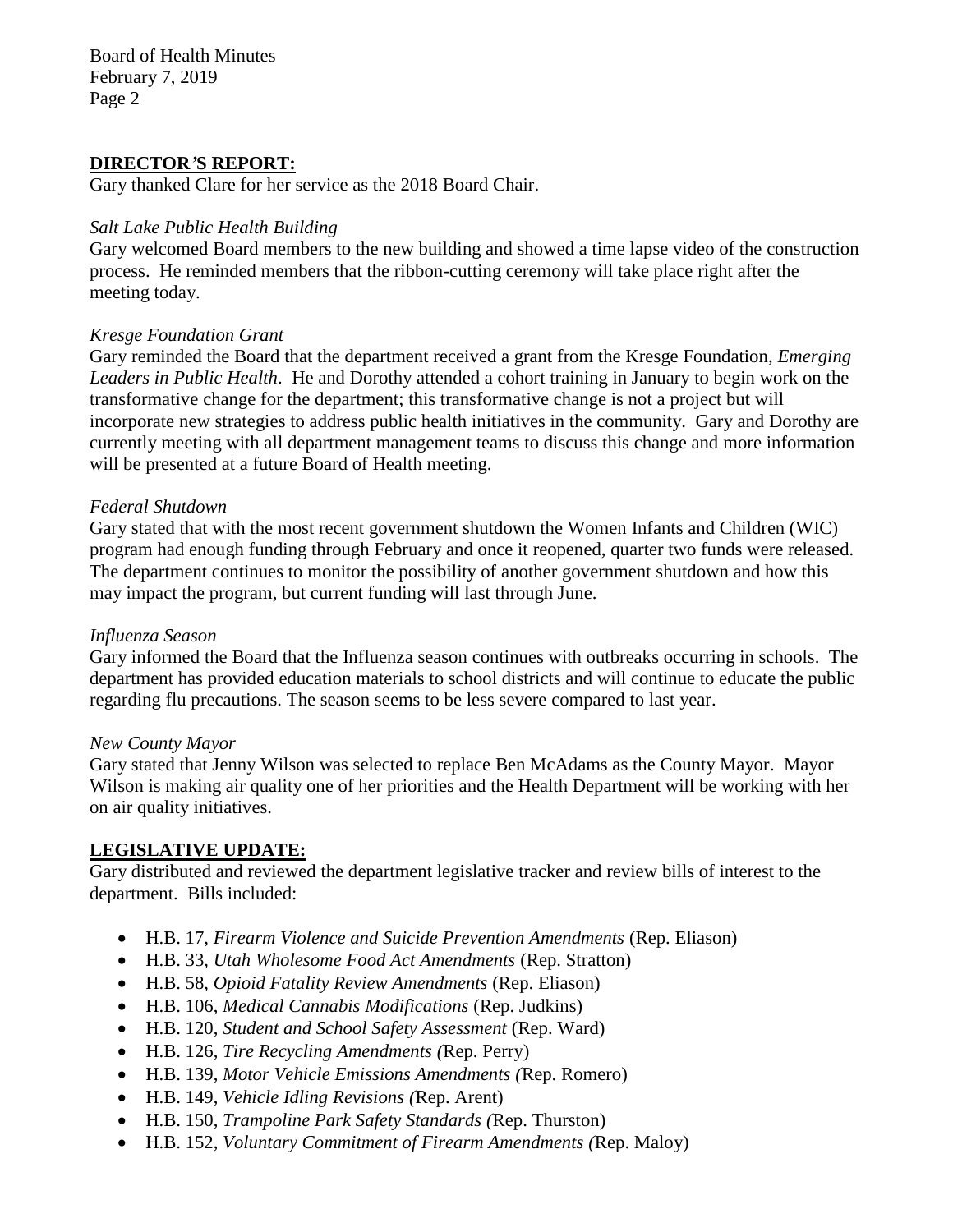Board of Health Minutes February 7, 2019 Page 3

- H.B. 153, *Utah Vital Statistics Act Amendments (*Rep. Nelson)
- *H.B. 182, Raw Milk Amendments (Rep. Coleman)*
- H.B. 186, *Opioid Prescription Regulation Amendments* (Rep. Ward)
- H.B. 210, *Medicaid Expansion Program Revisions (*Rep. Ward)
- H.B. 216, *Utah Wholesome Food Act Revisions (*Rep. Stratton*)*
- H.B. 252, *Electronic Cigarette and Other Nicotine Product Amendments* (Rep. Ray)
- H.B. 263, *Emissions Testing Revisions (*Rep. Arent)
- H.B. 274, *Retail Tobacco Specialty Business Amendments (*Rep. Dailey-Provost)
- S.B. 17, *Extraterritorial Jurisdiction Amendments* (Sen. Okerlund)
- S.B. 38, *Mental Health Amendments* (Sen. Fillmore)
- S.B. 46, *Tire Recycling Amendments (*Sen Sundall)
- S.B. 58, *Kratom Consumer Protection Act* (Sen. Bramble)
- S.B. 65, *Utah Noxious Weed Act Amendments* (Sen. Iwomoto)
- S.B. 71, *Food Truck Amendments (*Sen. Henderson)
- S.B. 83, *Partnership for Healthy Communities (*Sen. Millner)
- S.B. 96, *Medicaid Expansion Adjustments (*Sen. Christensen)
- S.B. 97, *Medicaid Program Revisions (*Sen Anderegg)
- S.B. 105, *Hemp and Cannabinoid Act Amendments (*Sen. Vickers)
- S.B. 106, *Mental Health Services in Schools* (Sen. Fillmore)
- HCR001, *Concurrent Resolution Urging the United States Drug Enforcement Administration to Approve a Pharmaceutical Drop Box Pilot Program* (Rep. Daw)

Gary discussed the bills related to Medicaid expansion and Dr. Cosgrove informed Board members that there has been a lot of discussion in the legislature related to S.B. 96, as it has passed the Senate and is currently with the House Health and Human Services committee. Clare asked Board members if they would like to take a position on the bill and asked them to contact legislative representatives, including the Governor, to let them know of their full support for Proposition 3, and Board members discussed their support of the Proposition as it was voted on. *The motion was made by Clare Coonan, seconded by Judy Cullen, to reaffirm the Board's position of full support for Proposition 3 by sending a letter to the Governor, Utah Legislative Senate President and Speaker of the House*. The motion passed unanimously, showing that all Board members present voted "Aye," with the exception of Russ Booth who abstained.

For more detailed information, please see a hardcopy of the handout included in the Board of Health meeting folder.

# **HEALTH REGULATION #18 MASSAGE THERAPY:**

Royal DeLegge, Environmental Health Director, presented proposed amendments to Health Regulation #18, *Massage Therapy,* and asked the Board to open the regulation for a thirty (30) day public comment period and assign a hearing officer. The proposed amendments are required to bring the regulation in compliance with state rule. The department worked with industry representatives on the amendments.

Dr. Cosgrove asked if there was a motion to open Health Regulation #18, for a thirty (30) day public comment period and assign Kelly Christensen as the hearing officer. *The motion was made by Clare*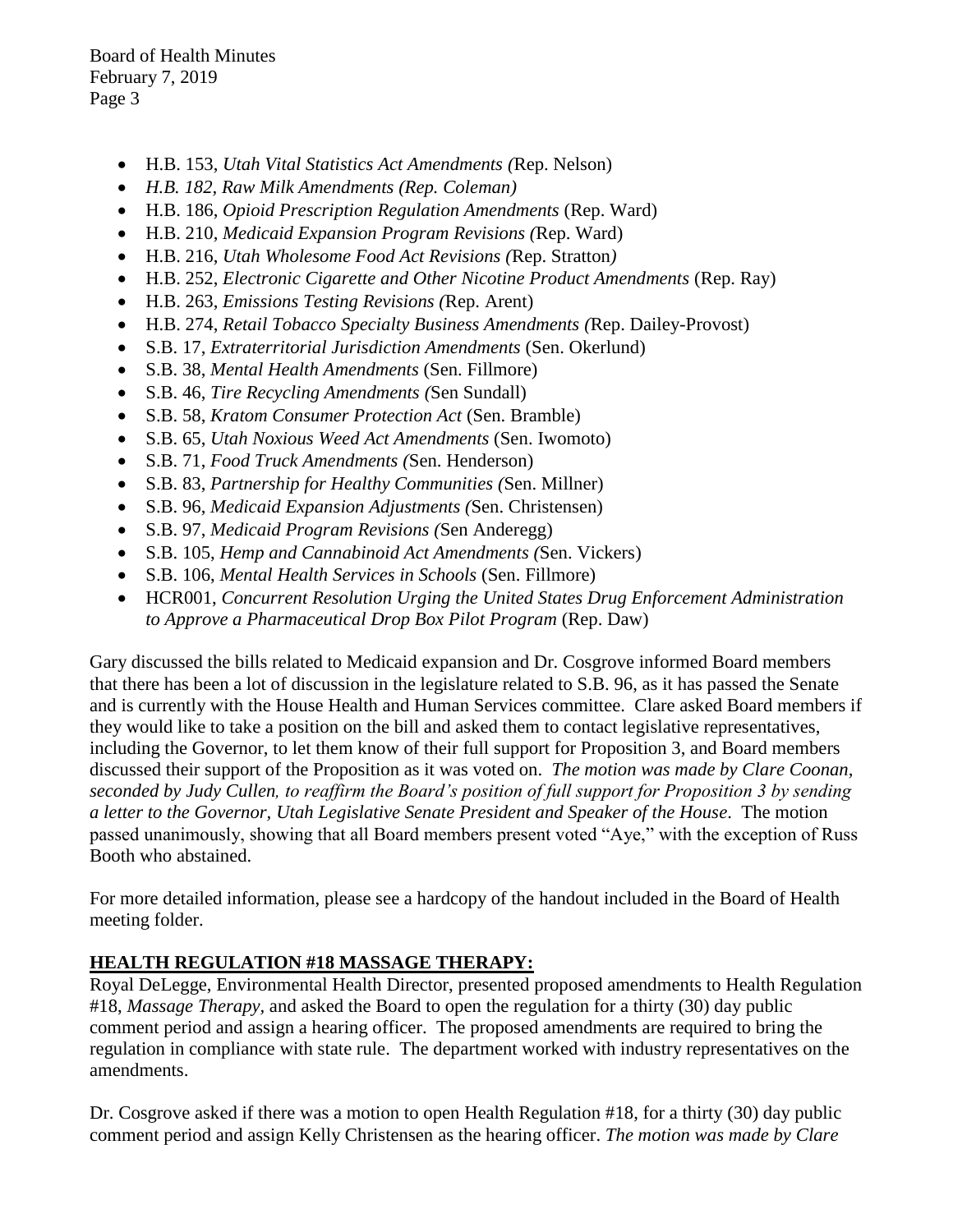*Coonan, seconded by Scott Brown, to open Health Regulation #18 for public comment and assign Kelly Christensen as hearing officer.* The motion passed unanimously, showing that all Board members present voted "Aye."

For more detailed information, please see the hardcopy of the draft regulation and summary of changes included in the Board of Health meeting file folder.

# **HEALTH REGULATION #25 TANNING ESTABLISHMENTS:**

Royal DeLegge, Environmental Health Director, presented proposed amendments to Health Regulation #25, *Tanning Establishments,* and asked the Board to open the regulation for a thirty (30) day public comment period and assign a hearing officer. The department worked with industry representatives on the proposed amendments and the regulation has not been updated or reviewed since adoption in 2006.

Dr. Cosgrove asked if there was a motion to open Health Regulation #25, for a thirty (30) day public comment period and assign Judy Cullen as the hearing officer. *The motion was made by Judy Cullen, seconded by Russ Booth, to open Health Regulation #25 for public comment and assign Judy Cullen as the hearing officer.* The motion passed unanimously, showing that all Board members present voted "Aye."

For more detailed information, please see the hardcopy of the draft regulation and summary of changes included in the Board of Health meeting file folder.

# **HEALTH REGULATION #33 FLUORIDATION IN PUBLIC WATER SUPPLIES:**

Royal DeLegge, Environmental Health Director, presented amendments to Health Regulation #33, *Fluoridation in Public Water Systems,* and asked the Board to adopt the proposed regulation and resolution. The regulation was opened for public comment during the December 6, 2018, Board meeting and a public hearing held on January 22, 2019, where Dr. Cosgrove served as the hearing officer and the department received no public comments. Dr. Cosgrove asked if there was a motion to adopt Health Regulation #33. *The motion was made by Brooke Hashimoto, seconded by Scott Brown, to adopt Health Regulation #33.* The motion passed unanimously, showing that all Board members present voted "Aye."

For more detailed information, please see the hardcopy of the regulation, resolution, and summary of changes included in the Board of Health meeting file folder.

# **HEALTH REGULATION #37 TOBACCO RETAILER & ELECTRONIC SMOKING DEVICE:**

Ron Lund, Enforcement Coordinator, presented amendments to Health Regulation #37, *Tobacco Retailer* & *Electronic Smoking Device,* and asked the Board to adopt the proposed regulation and resolution. The regulation was opened for public comment during the December 6, 2018, Board meeting and a public hearing held on January 29, 2019. Clare Coonan served as the hearing officer and the department received no public comments. Dr. Cosgrove asked if there was a motion to adopt Health Regulation #37. *The motion was made by Clare Coonan, seconded by Dr. Ruedi Tillmann, to adopt Health Regulation #37.* The motion passed unanimously, showing that all Board members present voted "Aye."